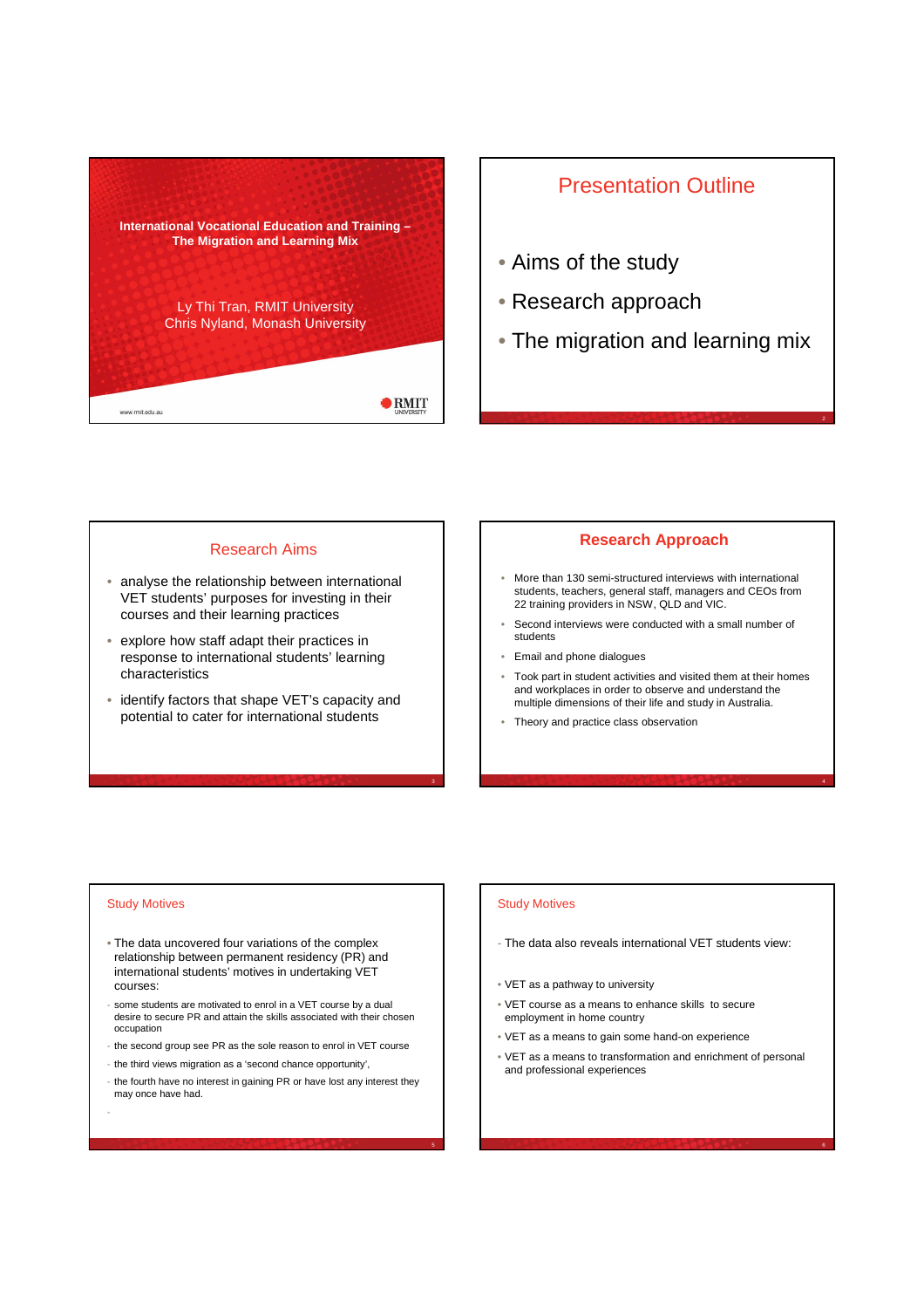#### • Motivated by the associated profession and at the same time wanted to secure permanent residency (PR)

- –First of all, I am very interested in cooking, that's my love, my passion… And the course is also a stepping stone for permanent residency. My love for cooking makes me really interested in the course right now and the PR gives me the will to survive, it gives me the drive to try harder (Filipino, gives me the will to suppose the will to support of the will to support of the victor  $\alpha$
- Permanent Residency as the sole reason to enrol in VET course
	- –Because I am going to become a chef. That's why I want to study patisserie… No, no. I was not interested in becoming a chef because when I was in Vietnam I used to be an IT man. I came here to study patisserie because my uncle here will open a bakery shop, that's why he asked me to study this one…. (Vietnamese, Patisserie, TAFE, VIC).

7

Permanent Residency: a later development that presented as a 'second chance' opportunity as a consequence of international students' study in Australia:

• Now since I've been here for nearly one year and I quite like here. If I can, I would like to apply for permanent residency. Before I came here I had no idea whether I am going to like this place or not because I've never been overseas. It is my first time. I'd never been out of my province in the South of China, near to Hong Kong. (Chinese, Hospitality, TAFE, NSW).

#### Change their mind about PR or insist on PR?

- Well, when I first came to Australia two years ago, I definite thought I was going to live in this country forever… Now I am thinking I'm still young and<br>there are so many opportunities around the world. I am going to travel around<br>the world and actually live in different countries (Korean, Cookery NSW).
- Oh yeah. Because the fact all the money it costs to set the whole thing up, we just can't walk away. No way...Yeah, all the money. Like I reckon by the<br>time next year finishes I would have spent about \$150,000...The fee is<br>\$23,000. The kids fees for this year and next year will be \$32,000... Se about \$150,000… Yeah, yeah. So just stay here till I qualify, just stay in it, can't just walk away. (Irish, Cabinet making, TAFE, QLD)
- I want to continue to study in this subject [Lab technology] because I majored in biology at high school. First I wanted to do medicine but it is too expensive… and I found that diploma is much cheaper than a degree…. Then<br>I would apply for PR because if I do medicine or science, as an international<br>students, I have to pay full fee, more than 40 thousands dollar per yea

#### Originally only motivated to undertake the course to obtain PR but later on feel connected with the subject

- Ly: And clearly, from what you said, I can see a change from having no idea about hairdressing to falling in love with it or at least enjoying it now. And what do you think the most important factors that have led to the change?
- An: Ithink the first thing is I can get PR by hairdressing. It makes me love it. And<br>after that, it's my friends. It's really, really nice people. Like because there are a lot of<br>girls study in hairdressing. It's not a lo this makes me love hairdressing. And my teacher also is really kind and friendly and<br>he's shown me that all his techniques about cutting and how to make a nice cutting.<br>And after that I feel, yeah, I love it (Vietnamese,
- I was very bored in cooking. And I am scared at how can I go through this course because I never done any cooking before. But the method of teaching and teachers<br>are so good that now I am feeling very confident to cooking and I can work in the<br>industry also. I enjoy everything. I enjoy most every day. not. They are very friendly and they are helping but at the same time they are strict<br>also. They don't let you go for a single time… I want to be a chef. *It's my dream now*<br>(Indian, Cookery, TAFE, QLD)

#### The desire to fulfil professional aspiration and enhance skills that can secure good employment

- I'm willing to do it because I love what I do… I mean I know I will be eligible for PR but I am not focusing into it. I am not crazy all over it because I think that is the bonus to my part. But my main point is I have to keep myself focused on my career, profession, refining my skills and that's the most important (Thai, Hospitality management, TAFE, NSW).
- I found if I combine Korean cuisine with the Western cuisine it will rock in this country and anywhere in the world. Because many Koreans have come here and they are doing their restaurants, and it's all just plain Korean and many of the places are not good. My goal is actually to raise that standard by combining these stuffs. Actually, there is a chef from Belgium who is actually doing it. So maybe I can learn from him (Korean, Cookery, TAFE, NSW).

#### VET as a pathway to university

- It is because I am very interested in game design. This course in this TAFE can be connected to another university, called UTS. The game design course in UTS only accepts the people who finish from this course. (Chinese, TAFE, NSW)
- Well first, I wanted to be bilingual in English… I have to be bilingual and maybe this course will help me to get into a university. If I can hopefully get a bit of money before and I can maybe enrol for one year or two years in a university. So I think that is a good way to stay, to get a diploma and to have access then later to uni. And if not, I can still go back home and have a diploma I can start to find a job as well. So yeah and I like the fact that it's not as hard as uni, it's a bit more relaxed. (French, Communication and media, TAFE, NSW)